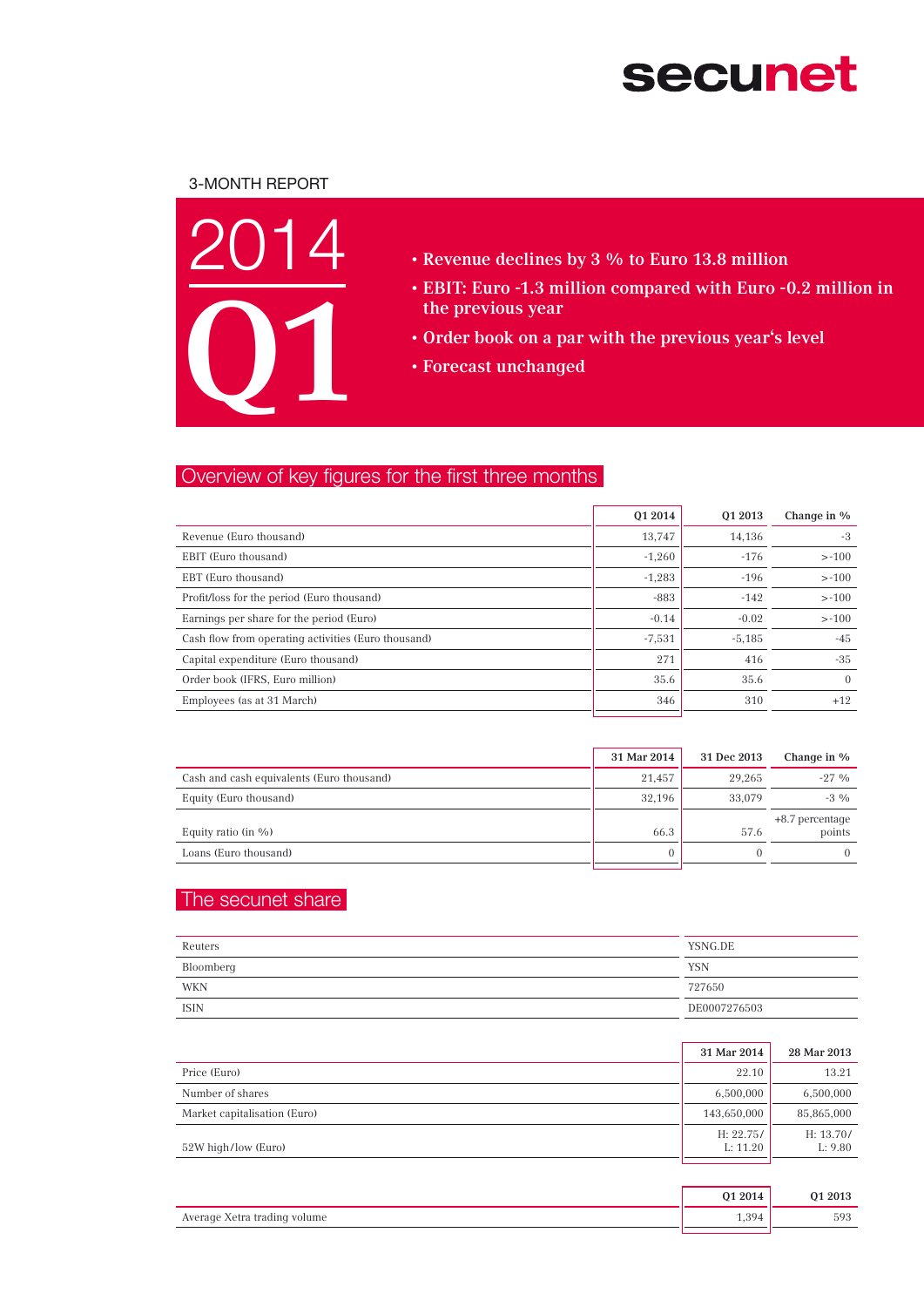## Group Interim Management Report as at 31 March 2014

## Revenue performance

In the period from January to March 2014, the secunet Group achieved revenue of Euro 13.8 million. This corresponds to a decline of Euro 0.3 million or 3% compared with the previous year (Euro 14.1 million). Revenue decreased to the same extent in the Public Sector and Business Sector business units. This development was the result of weaker performance in the product and consulting business, mainly due to the provisional budget management of the German federal authorities.

### Earnings performance

The earnings before interest and taxes (EBIT) of the secunet Group for the first three months of the 2014 financial year totalled Euro -1.3 million. The previous year's figure was Euro -0.2 million, meaning that EBIT fell by Euro 1.1 million.

With regard to the individual expense items the following developments occurred:

Due to higher material costs, the cost of sales rose by 3% from Euro 11.5 million to Euro 11.9 million.

Selling expenses went up by 16% from Euro 2.0 million in the first quarter of 2013 to Euro 2.3 million. This is mainly attributable to increased personnel expenditure, travel expenses and material costs as a result of investment in product management and sales.

The general administration costs remained constant at Euro 0.8 million.

Overall, costs rose by 5% or Euro 0.7 million from Euro 14.3 million in the period from January to March 2013 to Euro 15.0 million in the same period of the current year. The simultaneous drop in revenue of Euro 0.4 million results in the Euro 1.1 million decrease in EBIT.

The financial result for January to March 2014 was Euro -23 thousand, thus remaining relatively unchanged from the value of Euro -20 thousand seen in the first quarter of 2013. Earnings before taxes (EBT) therefore fell from Euro -0.2 million in the first quarter of 2013 to Euro -1.3 million in the first quarter of the current year.

In the first quarter of 2013, tax income of Euro 54 thousand was achieved. In the same period of 2014 this value increased to Euro 399 thousand due to the higher negative result before taxes for which deferred tax assets were formed.

The result after taxes for the period from January to March 2014 was a loss of Euro -0.9 million compared with Euro -0.1 million in the previous year. Earnings per share for the first quarter of 2014 amounted to Euro -0.14 compared with Euro -0.02 in the previous year.

#### Segment reporting

secunet Security Networks AG is divided into two business units according to target group.

The Public Sector business unit serves customers in the public sector. In Germany these are authorities and other public clients, and abroad international organisations and respective national public clients. The product portfolio in the Public Sector includes the high security solutions based on the SINA product range, as well as IT security solutions and consulting for eGovernment, authorities and international organisations. The portfolio also includes biometric identification systems for ID and Border Control, among other purposes. In the Public Sector business unit, revenue for the months from January to March decreased by 3% from Euro 10.5 million in 2013 to Euro 10.2 million in the current year. The earnings before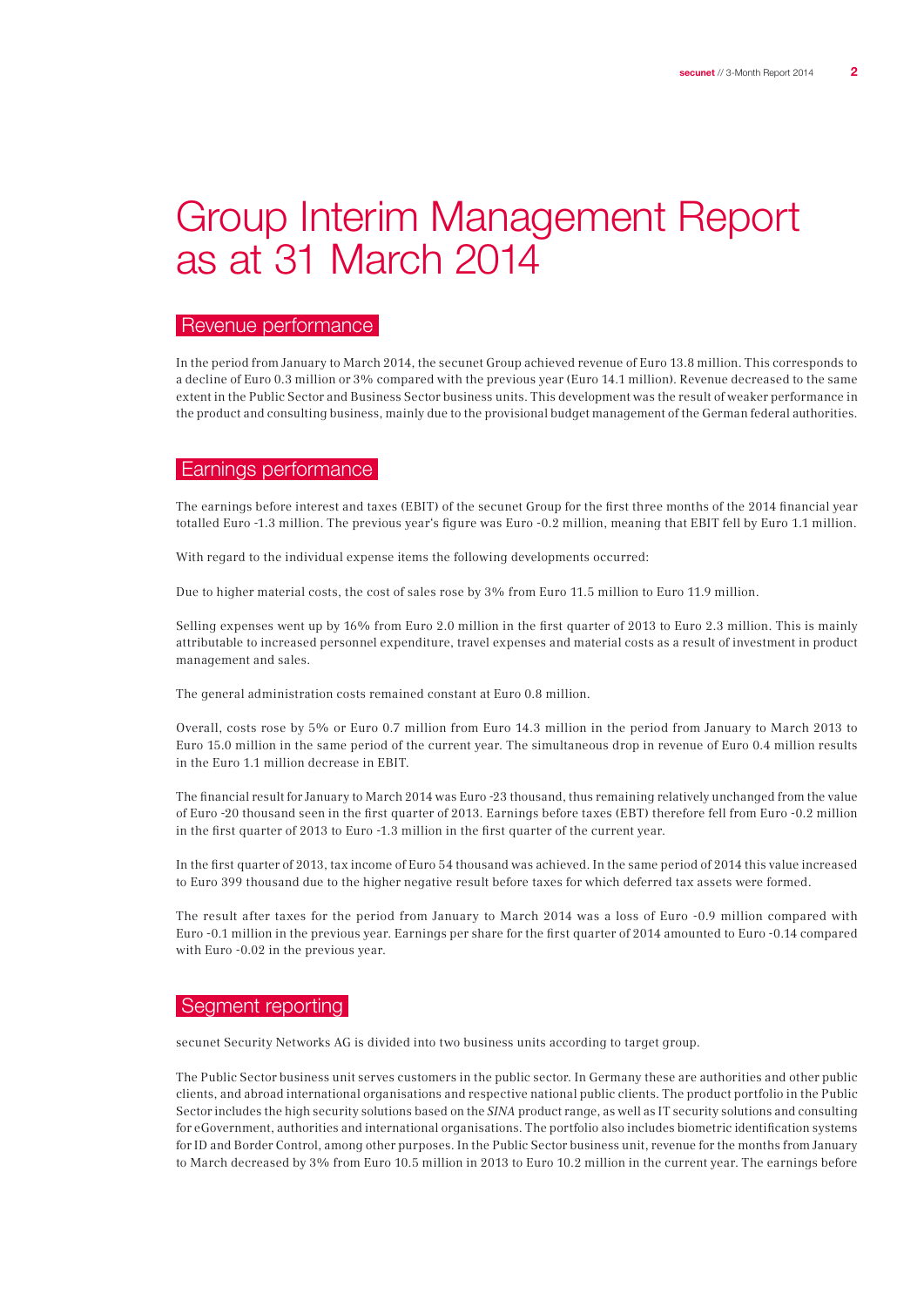interest and taxes (EBIT) in the business unit were Euro -1.1 million compared with Euro +0.2 million in the first quarter of the previous year. With a contribution of 75% (previous year 74%) to Group revenue, the Public Sector business unit and the public clients target group account for the largest proportion of secunet business.

25% of Group revenue in the first quarter of 2014 (previous year 26%) was generated in the Business Sector business unit. This business unit addresses IT security issues affecting the private sector with services including IT security consulting and solutions for companies in the private sector. It specialises in solutions for the automotive industry and for providers in the field of critical infrastructures (including suppliers). In the first quarter of 2014, the Business Sector business unit achieved revenue of Euro 3.5 million, which is a decrease of 3% compared with the previous year (Euro 3.6 million). The segment's EBIT for the period from January to March 2014 was Euro -0.2 million compared with Euro -0.4 million in the previous year.

### Assets and financial position

The following items on the balance sheet show a significant change compared with the figure as at 31 December 2013:

- Trade receivables decreased by Euro 2.0 million or 13% from Euro 15.4 million to Euro 13.4 million. This was due to the settlement of invoices from the strong fourth quarter of 2013 by customers.
- Deferred tax assets increased significantly from Euro 0.7 million to Euro 1.2 million due to the deterioration of the tax result.
- Trade payables decreased sharply by Euro 5.2 million or 71% from Euro 7.3 million at the end of 2013 to Euro 2.1 million at the end of March 2014. This was due to the settlement of supplier invoices by secunet.
- Other provisions declined by Euro 1.7 million or 35% from Euro 5.0 million to Euro 3.3m. The main reason for this was the payment of variable remuneration components to the employees of secunet Security Networks AG for the year 2013.
- Other current liabilities consisting mainly of value-added tax liabilities fell by 47% or Euro 2.2 million from Euro 4.6 million to Euro 2.4 million.
- In parallel with the aforementioned changes, cash and cash equivalents (liquid funds) decreased by 27% or Euro 7.8 million from Euro 29.3 million to Euro 21.5 million.

secunet has not taken out any loans and has an unchanged debt/equity ratio of 0%.

## Cash flow

At Euro -7.5 million, cash flow from operating activities is below the previous year's figure of Euro -5.2 million. The increase of Euro 2.3 million in cash outflow is attributable to the lower Group earnings before taxes for the period (effect: Euro -1.1 million), reduced utilisation of provisions (effect: Euro +1.1 million), lower build-up of receivables (effect: Euro -1.1 million), greater reduction of liabilities (effect: Euro -1.0 million) and higher outflows of liquidity for tax prepayments (effect: Euro -0.3 million).

Funds amounting to Euro 0.3 million were spent on investment activities in the first quarter of 2014, compared with Euro 0.4 million in the same period of the previous year.

This results in a total decrease in cash and cash equivalents of Euro 7.8 million after three months of the 2014 financial year. Liquid funds as at 31 March 2014 were therefore Euro 21.5 million.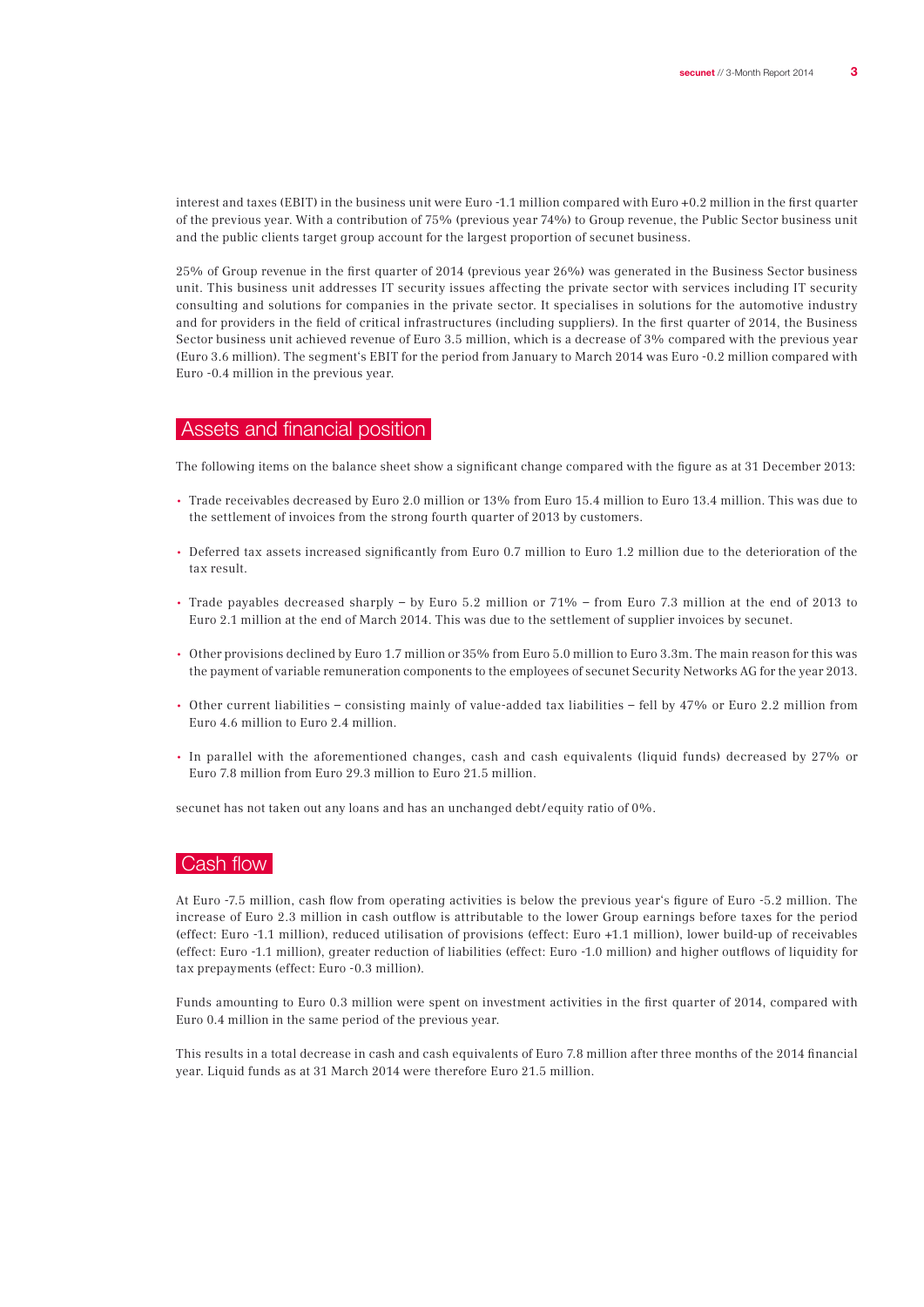### Investments

In the first three months of 2014, secunet invested a total of Euro 0.3 million, following investment of Euro 0.4 million in the previous year period. secunet's capital expenditure was mainly for the purchase and replacement of hardware, software and other business equipment.

## **Employees**

As at 31 March 2014, the number of secunet Group employees totalled 346, which is 36 individuals or 12% more than on the same reporting date of the previous year. The appointments were made primarily in the areas of consulting, development and sales.

#### Order book

As at 31 March 2014, the order book according to IFRS of secunet Group totalled Euro 35.6 million. This corresponds to the figure for the same reporting date in the previous year. The present provisional budget management of the German federal authorities is having a dampening effect on the order book in the current year.

## Outlook, risks and opportunities

Compared with the preparation phase of the 2013 Annual Financial Statements (March 2014), the estimates of the Management Board with regard to business development in 2014 are unchanged. Its view of opportunities and risks for secunet Security Networks AG also remains the same. No risks that threaten the continued existence of the Company have currently been identified.

Owing to the provisional budget management, some procurement plans were delayed in getting underway. The Management Board expects this to be reflected in a resultant upturn in incoming orders in the second half of the year. The Management Board is therefore maintaining its forecast for the 2014 financial year. A significant increase in both revenue and earnings before interest and taxes (EBIT) is anticipated: the business results should even exceed those of the strong year 2012.

#### Forward-looking statements

This 3-Month Report contains statements regarding the future performance of secunet Security Networks AG and economic and political developments. These statements are opinions that we have formed based on the information currently available to us. Should the assumptions on which these statements are based not be applicable or should further risks arise, the actual results may deviate from the results currently expected. We cannot therefore offer any guarantee as to the accuracy of these statements.

Essen, 6 May 2014

Dr Rainer Baumgart Willem Bulthuis Thomas Pleines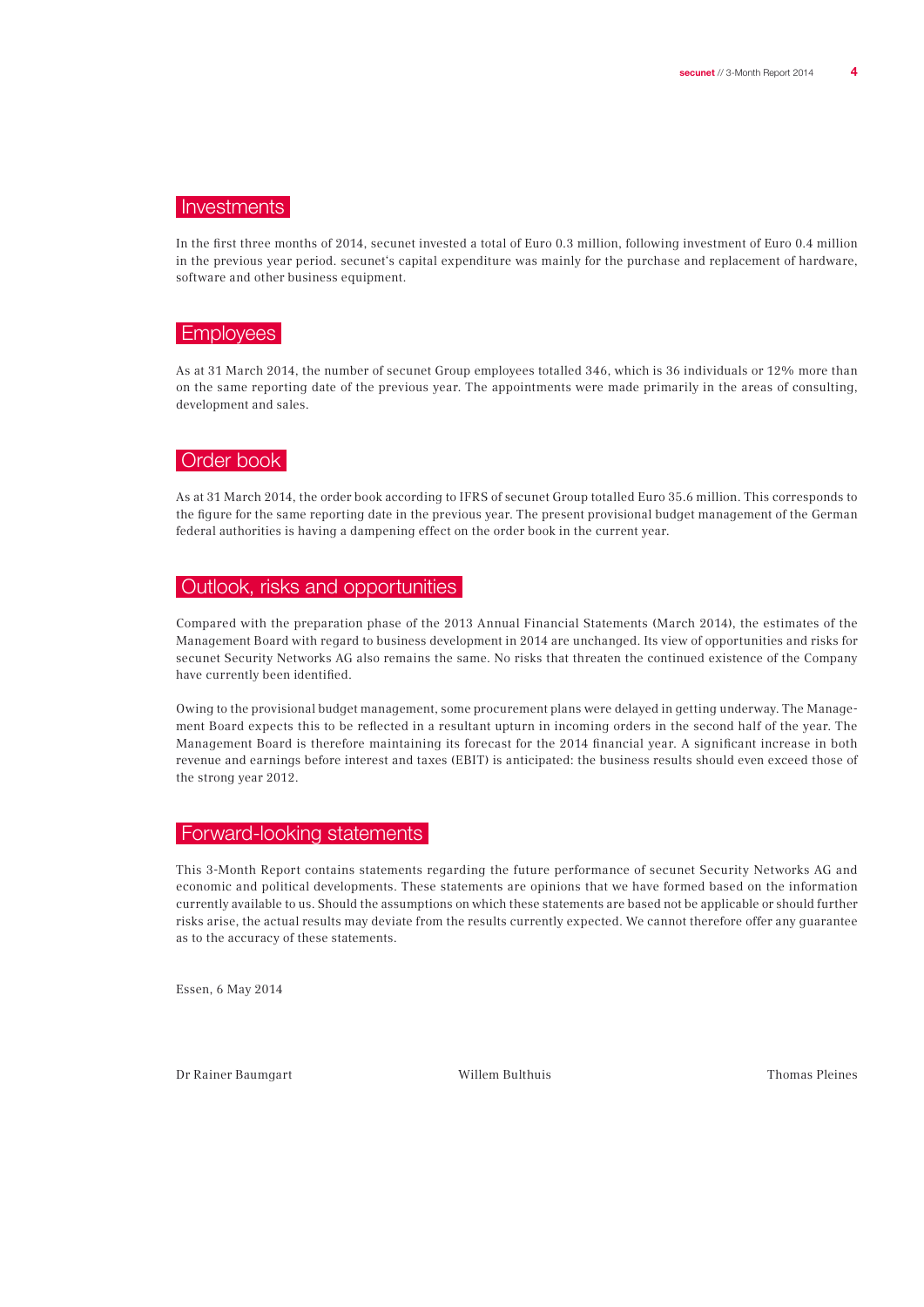## Condensed Interim Report for the first quarter of 2014

of secunet Security Networks Aktiengesellschaft

## Consolidated balance sheet

(IFRS) as at 31 March 2014

| <b>Assets</b>                 |               |                  |
|-------------------------------|---------------|------------------|
| in Euro                       | 31 Mar 2014   | 31 Dec 2013      |
| <b>Current assets</b>         |               |                  |
| Cash and cash equivalents     | 21,456,975.48 | 29,265,027.15    |
| Trade receivables             | 13,410,204.48 | 15,363,069.15    |
| Intercompany financial assets | 37,363.81     | 371,905.64       |
| Inventories                   | 3,788,918.32  | 3,634,082.80     |
| Other current assets          | 504,249.58    | 376,927.27       |
| Income tax receivables        | 603,629.71    | 136,704.68       |
| <b>Total current assets</b>   | 39,801,341.38 | 49, 147, 716. 69 |
|                               |               |                  |
| Non-current assets            |               |                  |
| Property, plant and equipment | 1,827,241.84  | 1,860,397.00     |
| Intangible assets             | 157,676.00    | 133,737.00       |
| Goodwill                      | 2,950,000.00  | 2,950,000.00     |
| Other financial assets        | 2,635,209.33  | 2,608,957.87     |
| Deferred taxes                | 1,162,289.19  | 682,261.37       |
| Total non-current assets      | 8,732,416.36  | 8,235,353.24     |
|                               |               |                  |
| <b>Total assets</b>           | 48,533,757.74 | 57,383,069.93    |
|                               |               |                  |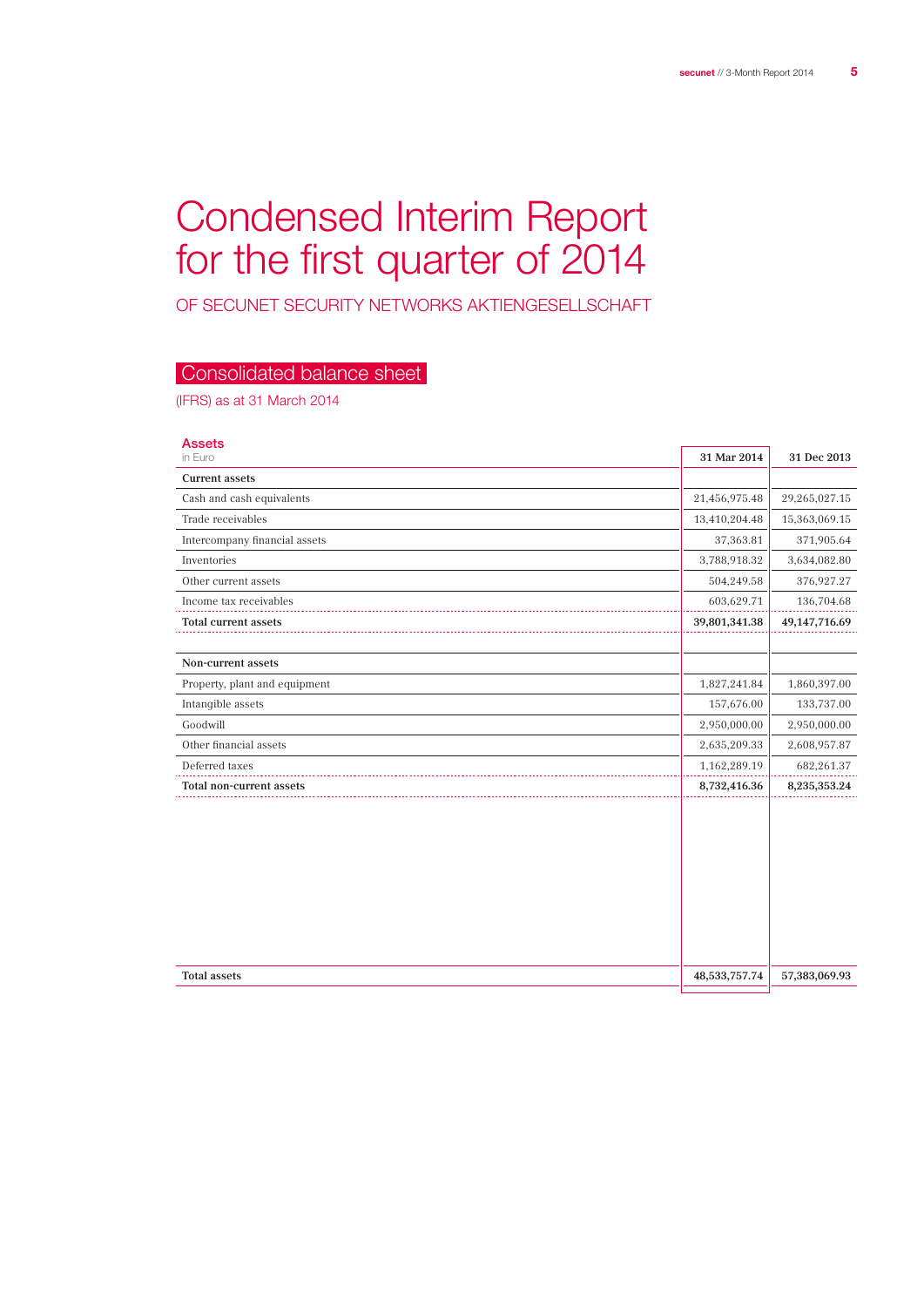L

| <b>Liabilities</b><br>in Euro               | 31 Mar 2014      | 31 Dec 2013    |
|---------------------------------------------|------------------|----------------|
| <b>Current liabilities</b>                  |                  |                |
| Trade accounts payable                      | 2,113,202.74     | 7,306,479.12   |
| Intercompany payables                       | 0.00             | 25,773.19      |
| Other provisions                            | 3,273,903.78     | 5,001,701.68   |
| Income tax liabilities                      | 0.00             | 98,248.27      |
| Other current liabilities                   | 2,443,016.63     | 4,581,351.72   |
| Deferred income                             | 4,263,854.95     | 3, 197, 455.83 |
| <b>Total current liabilities</b>            | 12,093,978.10    | 20,211,009.81  |
| Non-current liabilities                     |                  |                |
| Deferred taxes                              | 340,784.80       | 260,213.60     |
| Provisions for pensions                     | 3,788,924.30     | 3,718,796.00   |
| Other provisions                            | 114,111.00       | 114,111.00     |
| <b>Total non-current liabilities</b>        | 4,243,820.10     | 4,093,120.60   |
| Equity                                      |                  |                |
| Share capital                               | 6,500,000.00     | 6,500,000.00   |
| Capital reserves                            | 21,922,005.80    | 21,922,005.80  |
| Treasury shares                             | $-103,739.83$    | $-103,739.83$  |
| Group profit carried forward                | 5,328,948.44     | 2,953,060.90   |
| Group deficit/profit                        | $-883, 191.48$   | 2,375,887.54   |
| Accumulated other comprehensive income/loss | $-568,063.39$    | $-568,274.89$  |
| <b>Total equity</b>                         | 32,195,959.54    | 33,078,939.52  |
| <b>Total liabilities</b>                    | 48, 533, 757. 74 | 57,383,069.93  |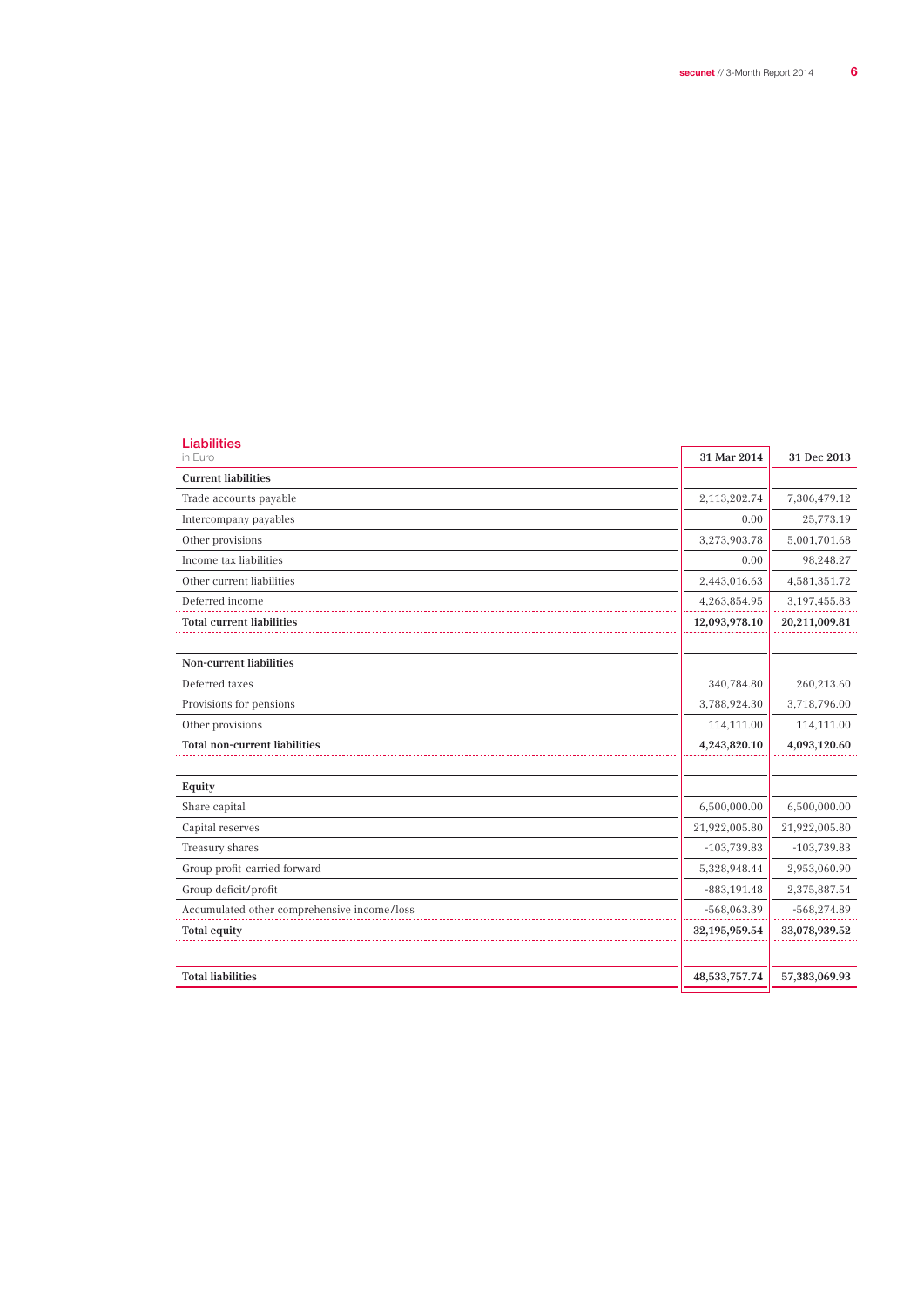## Consolidated income statement

(IFRS) for the period 1 January 2014 to 31 March 2014

| in Euro                                                          | $1 Jan-$<br>31 March 2014 | $1 Jan-$<br>31 March 2013 |
|------------------------------------------------------------------|---------------------------|---------------------------|
| Revenue                                                          | 13,747,382.10             | 14,136,630.83             |
| Cost of sales                                                    | $-11,919,156.03$          | $-11,549,743.00$          |
| Gross profit on sales                                            | 1,828,226.07              | 2,586,887.83              |
|                                                                  |                           |                           |
| Selling expenses                                                 | $-2,255,766.88$           | $-1,952,578.38$           |
| R&D expenses                                                     | $-10,500.74$              | 9,614.88                  |
| General administration costs                                     | $-821,603.91$             | $-821,791.30$             |
| Other operating expenses                                         | 0.00                      | 1,512.67                  |
| Earnings from operating activities                               | $-1,259,645.46$           | $-176,354.30$             |
|                                                                  |                           |                           |
| Earnings before interest and income tax                          | $-1,259,645.46$           | $-176,354.30$             |
|                                                                  |                           |                           |
| Interest income                                                  | 11,037.48                 | 11,561.36                 |
| Interest expense                                                 | $-33,941.78$              | $-31,377.03$              |
| Earnings before tax                                              | $-1,282,549.76$           | $-196, 169.97$            |
|                                                                  |                           |                           |
| Income taxes                                                     | 399,358.28                | 54,001.39                 |
| Group loss for the period                                        | $-883,191.48$             | $-142,168.58$             |
|                                                                  |                           |                           |
| Earnings per share (diluted and undiluted)                       | $-0.14$                   | $-0.02$                   |
| Average number of shares outstanding (diluted, undiluted, units) | 6,469,502                 | 6,469,502                 |
|                                                                  |                           |                           |

## Consolidated statement of comprehensive income

(IFRS) for the period 1 January 2014 to 31 March 2014

| in Euro                                                                    | $1 Jan-$<br>31 March 2014 | $1 Jan-$<br>31 March 2013 |
|----------------------------------------------------------------------------|---------------------------|---------------------------|
| Group loss for the period                                                  | -883.191.48               | $-142.168.58$             |
| Items that can be transferred to the income statement                      |                           |                           |
| Currency conversion differences (change not recognised in profit and loss) | 211.50                    | $-4.754.00$               |
| Comprehensive income/loss                                                  | $-882.979.98$             | $-146.922.58$             |
|                                                                            |                           |                           |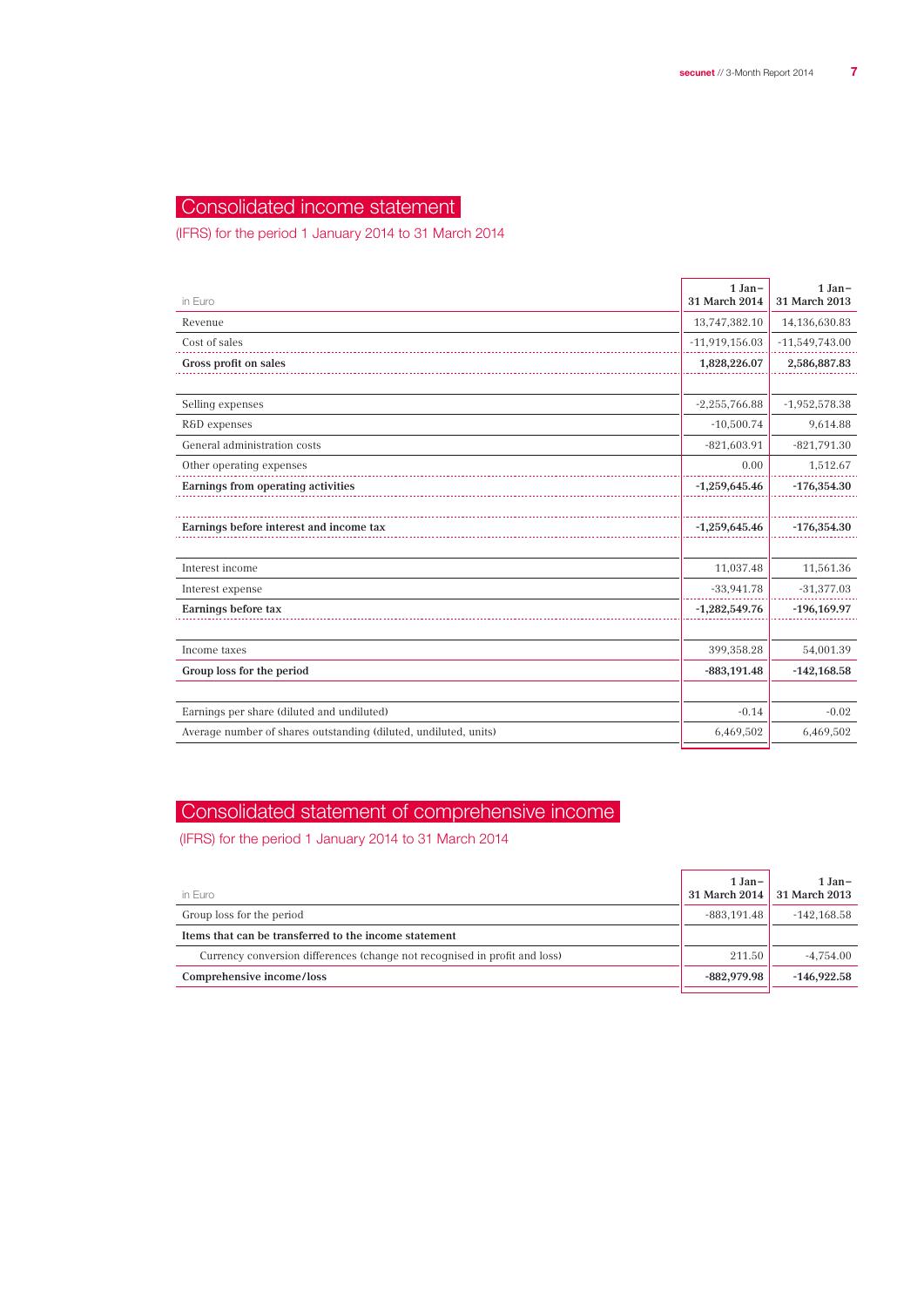## Consolidated Cash flow Statement

(IFRS) for the period 1 January 2014 to 31 March 2014

| in Euro                                                                                       | $1 Jan-$<br>31 March 2014 | $1 Jan-$<br>31 March 2013 |
|-----------------------------------------------------------------------------------------------|---------------------------|---------------------------|
| Cash flow from operating activities                                                           |                           |                           |
| Group earnings before tax (EBT) for the period                                                | $-1,282,549.76$           | $-196, 169.97$            |
| Depreciation and amortisation of tangible and intangible fixed assets                         | 270,341.18                | 269,736.70                |
| Change in provisions                                                                          | $-1,691,092.60$           | $-2,800,704.03$           |
| Book gains/losses (net) on the sale of intangible assets and of property, plant and equipment | 0.00                      | $-1,512.67$               |
| Interest result                                                                               | 22,904.30                 | 19,815.67                 |
| Change in receivables, other assets and prepaid expenses                                      | 2,005,248.28              | 3,136,123.72              |
| Change in payables and deferred income                                                        | $-6,290,985.54$           | $-5,296,368.35$           |
| Tax paid                                                                                      | $-565,271.64$             | $-315,687.26$             |
| Cash from operating activities                                                                | $-7,531,405.78$           | $-5,184,766.19$           |
|                                                                                               |                           |                           |
| Cash flow from investing activities                                                           |                           |                           |
| Purchase of intangible assets and of property, plant and equipment                            | $-271,201.02$             | $-415,726.70$             |
| Proceeds from the sale of intangible assets and of property, plant and equipment              | 10,076.00                 | 2,795.67                  |
| Purchase of financial assets                                                                  | $-26,251.46$              | $-26,251.48$              |
| Cash from investment activities                                                               | $-287,376.48$             | $-439,182.51$             |
|                                                                                               |                           |                           |
| Cash flow from financing activities                                                           |                           |                           |
| Interest received                                                                             | 11,037.48                 | 11,561.36                 |
| Interest paid                                                                                 | $-518.78$                 | $-855.03$                 |
| Cash generated from financing activities                                                      | 10,518.70                 | 10,706.33                 |
| Effects of exchange rate changes on cash and cash equivalents                                 | 211.89                    | $-4,667.96$               |
| Changes in cash and cash equivalents                                                          | $-7,808,051.67$           | $-5,617,910.33$           |
| Cash and cash equivalents at the beginning of the period                                      | 29,265,027.15             | 24,024,789.75             |
| Cash and cash equivalents at the end of the period                                            | 21,456,975.48             | 18,406,879.42             |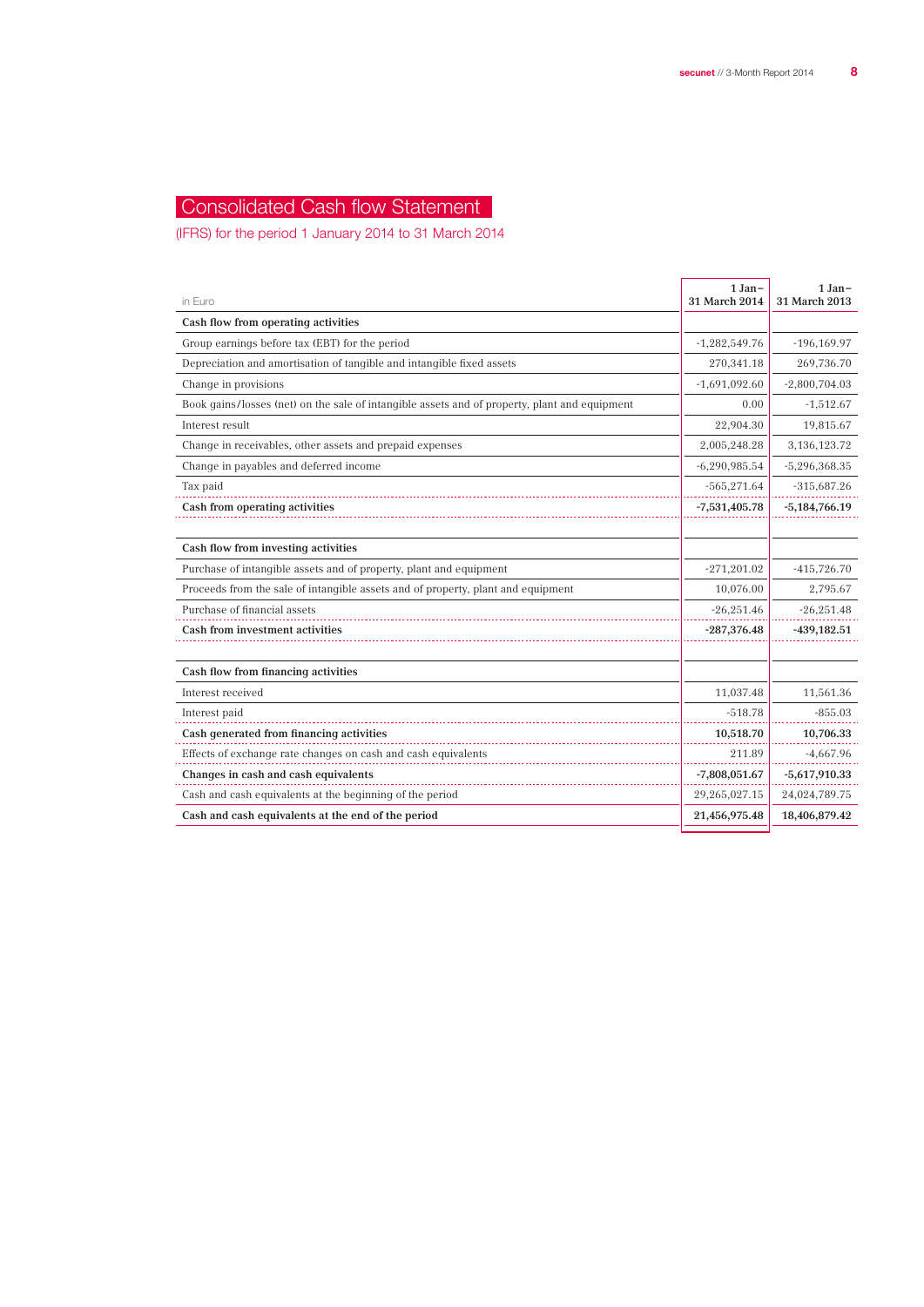## Consolidated Statement of changes in equity

(IFRS) for the period from 1 January 2013 to 31 March 2014

|                                                           |                  |                            |                    | <b>Accumulated other</b><br>comprehensive income/loss |                                                                |                   |                                                                   |                |
|-----------------------------------------------------------|------------------|----------------------------|--------------------|-------------------------------------------------------|----------------------------------------------------------------|-------------------|-------------------------------------------------------------------|----------------|
|                                                           |                  |                            |                    |                                                       | Items that cannot be<br>transferred to the income<br>statement |                   | Items that<br>can be<br>transferred<br>to the income<br>statement |                |
| in Euro                                                   | Share<br>capital | Capital<br>reserves        | Treasury<br>shares | <b>Net</b><br>accumulated<br>profit and<br>losses     | Actuarial<br>qains and<br>losses                               | Deferred<br>taxes | Miscel-<br>laneous                                                | <b>Total</b>   |
| Equity at 31 Dec 2012                                     | 6,500,000.00     | 21,922,005.80              | $-103,739.83$      | 2,953,060.90                                          | $-1,273,613.00$                                                | 411,122.28        | $-3,208.18$                                                       | 30,405,627.97  |
| Group loss<br>1 Jan-31 March 2013                         |                  |                            |                    | $-142, 168.58$                                        | 0.00                                                           | 0.00              | 0.00                                                              | $-142, 168.58$ |
| Other comprehensive<br>income/loss<br>1 Jan-31 March 2013 |                  |                            |                    | 0.00                                                  | 0.00                                                           | 0.00              | $-4,754.00$                                                       | $-4,754.00$    |
| Equity at 31 March 2013                                   | 6,500,000.00     | 21,922,005.80              | $-103.739.83$      | 2,810,892.32                                          | $-1,273,613.00$                                                | 411,122.28        | $-7,962.18$                                                       | 30,258,705.39  |
| Group profit<br>1 Apr-31 Dec 2013                         |                  |                            |                    | 2,518,056.12                                          | 0.00                                                           | 0.00              | 0.00                                                              | 2,518,056.12   |
| Other comprehensive<br>income/loss<br>1 Apr-31 Dec 2013   |                  |                            |                    | 0.00                                                  | 460,406.00                                                     | $-148,619.06$     | $-9,608.93$                                                       | 302,178.01     |
| Equity at 31 Dec 2013                                     |                  | 6,500,000.00 21,922,005.80 | $-103,739.83$      | 5,328,948.44                                          | $-813,207.00$                                                  | 262,503.22        | $-17,571.11$                                                      | 33,078,939.52  |
| Group loss<br>1 Jan-31 March 2014                         |                  |                            |                    | $-883, 191.48$                                        | 0.00                                                           | 0.00              | 0.00                                                              | $-883, 191.48$ |
| Other comprehensive<br>income/loss<br>1 Jan-31 March 2014 |                  |                            |                    | 0.00                                                  | 0.00                                                           | 0.00              | 211.50                                                            | 211.50         |
| Equity at 31 March 2014                                   | 6,500,000.00     | 21,922,005.80              | $-103,739.83$      | 4,445,756.96                                          | $-813,207.00$                                                  | 262,503.22        | $-17,359.61$                                                      | 32,195,959.54  |
|                                                           |                  |                            |                    |                                                       |                                                                |                   |                                                                   |                |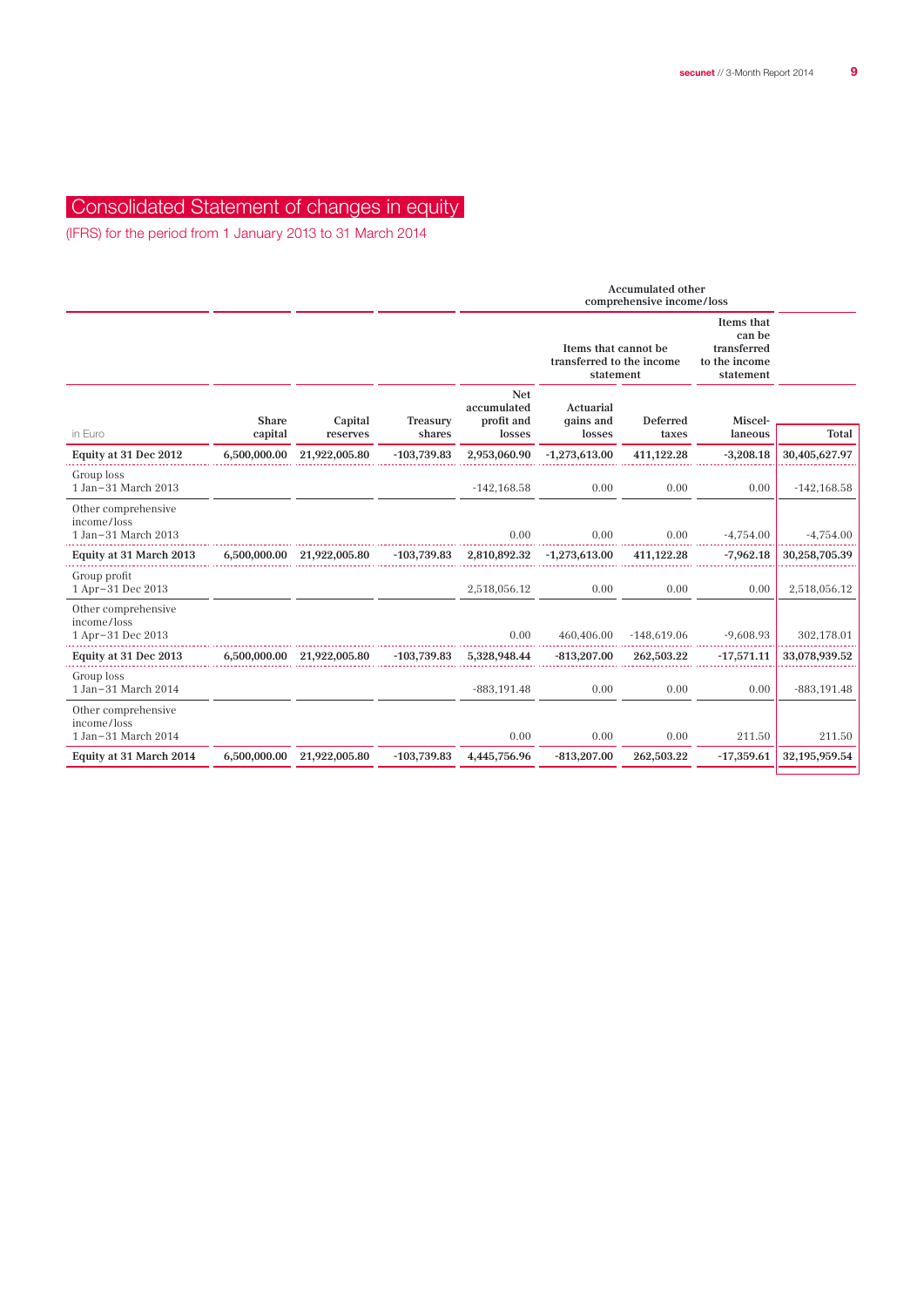## Explanatory report

secunet Security Networks' 3-Month Report for the period ending 31 March 2014 was compiled in accordance with the International Accounting Standard (IAS) 34 "Interim Financial Reporting". This 3-Month Report is condensed. It is to be read in conjunction with the IFRS consolidated financial statements dated 31 December 2013 (Consolidated Financial Statements). This 3-Month Report was approved by the Management Board of secunet Security Networks AG on 6 May 2014.

#### Accounting principles

From 1 January 2014, the provisions of IFRS 10, 11 and 12 are to be applied to consolidation. In this respect, the consolidation principles have changed from those used for the Consolidated Annual Financial Statements for the 2013 financial year. This application has not had any effect on the interim financial statements.

The currency translation, accounting and measurement methods correspond to those used for the Consolidated Annual Financial Statements for the 2013 financial year. The Consolidated Financial Statements of secunet Security Networks AG as at 31 December 2013 were produced on the basis of Articles 315 and 115a of the German Commercial Code (Handelsgesetzbuch, HGB) and in accordance with the International Financial Reporting Standards (IFRS) as they are to be applied in the European Union.

The figures shown in the consolidated balance sheet, consolidated income statement, consolidated statement of comprehensive income, consolidated cash flow statement and consolidated statement of changes in equity correspond to the normal course of business at secunet and do not include any extraordinary items.

A tax rate of 32.28% applies to the calculation of income taxes for national companies. Calculation of tax payable on income for foreign companies is based on the relevant rates of tax for those countries.

The preparation of the 3-Month Report requires a series of assumptions and estimates on the part of the management. As a result, it may be that the figures reported in the interim report will deviate from the actual figures.

#### **Consolidated Group**

In addition to secunet Security Networks AG, the Consolidated Financial Statements include all associate companies that are controlled by secunet AG. Control is considered to exist if secunet has the authority to dispose of the associate company, has a right to variable returns from the participation and has the opportunity to use the authority to dispose of the associate company in a way that can influence the variable returns.

Compared with 31 December 2013, the consolidated Group was unchanged as at 31 March 2014. The two consolidated subsidiaries secunet s.r.o., Prague, Czech Republic, and secunet SwissIT AG, Solothurn, Switzerland, are in liquidation.

#### Treasury shares

As at 31 March 2014 the Company held 30,498 treasury shares, the same figure as at 31 December 2013; this equates to 0.5% of its share capital.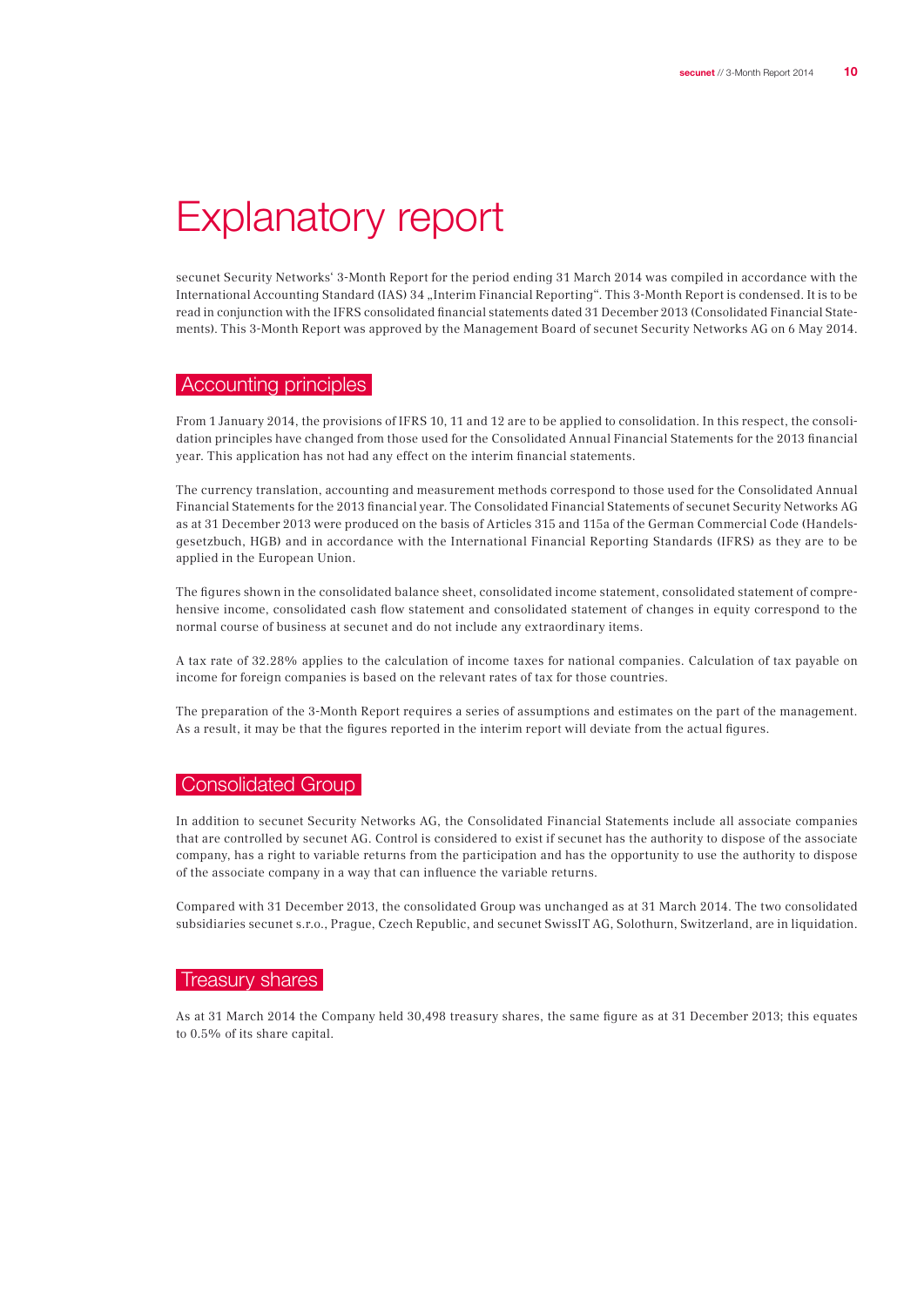## Segment reporting

The secunet Group is split into two business units, the Public Sector and the Business Sector. Both business units are shown separately for the purposes of segment reporting, as they meet at least one of the quantitative thresholds defined in IFRS 8.13.

The Public Sector business unit addresses the highly complex security requirements of authorities, the military and international organisations. It focuses on High Security solutions and products based on the Secure Inter-Network Architecture, SINA, developed in conjunction with the German Federal Office for Information Security (Bundesamt für Sicherheit in der Informationstechnik, BSI). The Public Sector also supports authorities in Germany and abroad in all areas relating to eGovernment and IT security. These include, among other things, biometric solutions and electronic ID (eID) documents, the electronic health system (eHealth), security awareness and secure web solutions. This business unit also operates a BSI-certified evaluation laboratory for IT conformity.

In the Business Sector business unit the focus is on security issues affecting companies in the private sector. Its product line includes public key infrastructures, mobile security and network security. In all areas, analyses, consulting and complete solutions are tailored to each customer's specific requirements. In addition, solutions to the specific IT security issues affecting the automotive industry and for providers in the field of critical infrastructures are also supplied here.

| Segment report Q1 2014<br>in Euro thousand | Public<br>Sector | <b>Business</b><br>Sector | secunet<br>01 2014 |
|--------------------------------------------|------------------|---------------------------|--------------------|
| Seqment revenue                            | 10,244           | 3,503                     | 13,747             |
| Cost of sales                              | $-9,131$         | $-2,788$                  | $-11,919$          |
| Selling expenses                           | $-1,548$         | $-707$                    | $-2,255$           |
| Research and development costs             | $-11$            | $\mathbf{0}$              | $-11$              |
| Administration costs                       | $-627$           | $-195$                    | $-822$             |
| Seqment result                             | $-1,073$         | $-187$                    | $-1,260$           |
| Interest result                            |                  |                           | $-23$              |
| Group profit before tax                    |                  |                           | $-1,283$           |
|                                            |                  |                           |                    |
| Goodwill                                   | 2,668            | 282                       | 2,950              |

| Segment report Q1 2013<br>in Euro thousand | Public<br>Sector | <b>Business</b><br><b>Sector</b> | secunet<br>01 2013 |
|--------------------------------------------|------------------|----------------------------------|--------------------|
| Segment revenue                            | 10,511           | 3,625                            | 14,136             |
| Cost of sales                              | $-8,379$         | $-3,171$                         | $-11,550$          |
| Selling expenses                           | $-1,344$         | $-608$                           | $-1,952$           |
| Research and development costs             | 10               | $\mathbf{0}$                     | 10                 |
| Administration costs                       | $-621$           | $-200$                           | $-821$             |
| Seqment result                             | 177              | $-354$                           | $-177$             |
| Interest result                            |                  |                                  | $-19$              |
| Group profit before tax                    |                  |                                  | $-196$             |
|                                            |                  |                                  |                    |
| Goodwill                                   | 2,668            | 282                              | 2,950              |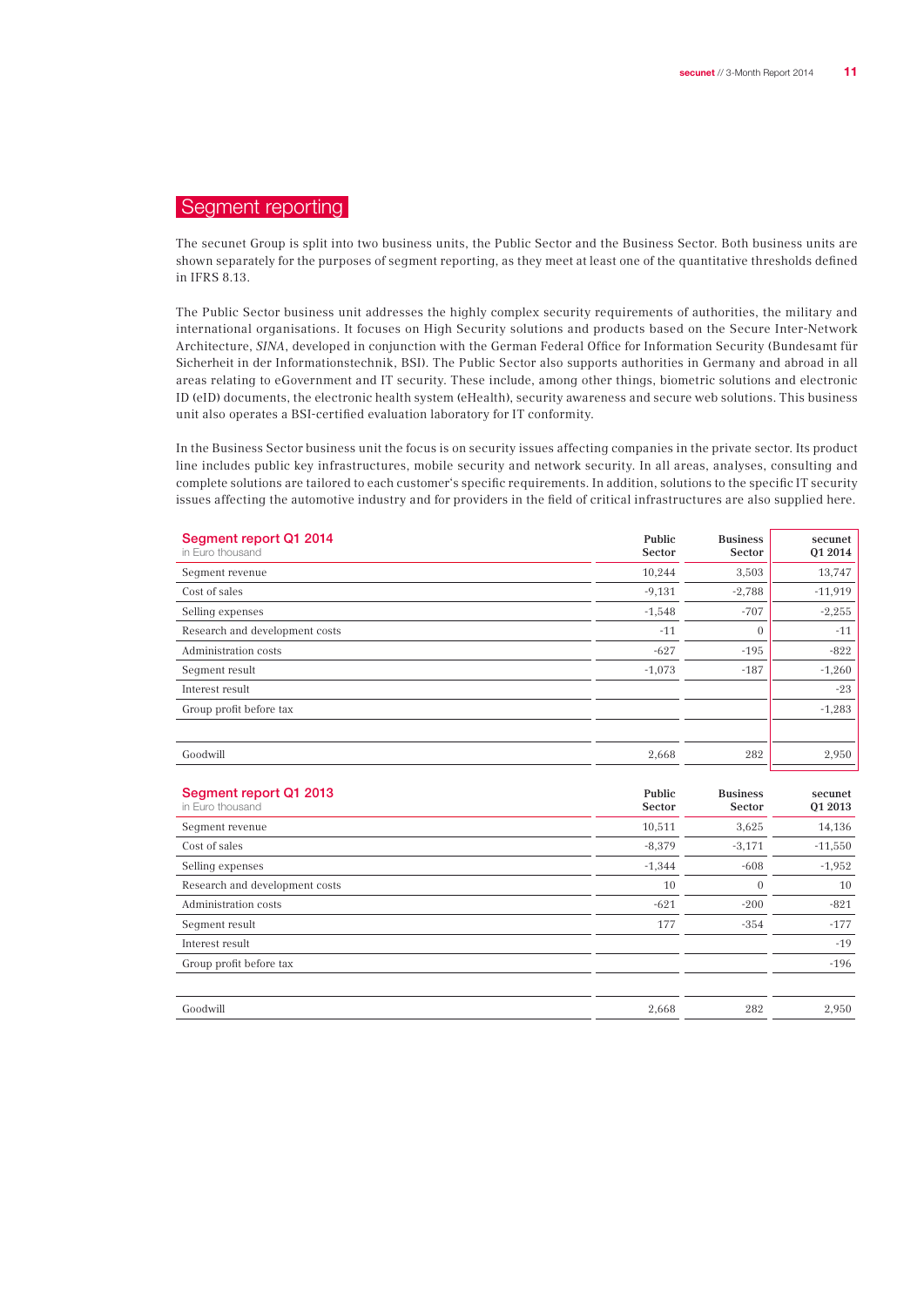The transfer prices are essentially in line with the prices for third-party transactions.

The accounting principles for the segments are identical to those used for the Consolidated Financial Statements. Using apportionments, expenses (e.g. overhead costs) that are not directly allocable to the reportable segments are allocated to the reportable segments. The segments are managed on the basis of the segment result.

With the exception of non-essential components, the segments' assets are focused on the domestic market. There were no significant changes to the segment assets as at the reporting date.

## Related party disclosures

The consolidated companies within the secunet Group have an association with their main shareholder, Giesecke & Devrient GmbH, Munich and its affiliated companies, in the course of their normal business activities. In addition, the main shareholder is granted short-term loans. All transactions are conducted in accordance with normal market practice.

In the first three months of 2014, no Management Board members were promised or granted any benefits by a third party in respect of their activity as members of the Management Board. In the first three months of 2014, the members of the Supervisory Board did not receive any other remuneration (over and above the Supervisory Board remuneration as regulated in the Articles of Association of secunet Security Networks) or benefits for services provided personally, in particular consulting and agency services. Neither the members of the Management Board nor the members of the Supervisory Board received any loans from the Company.

## Events after the end of the interim reporting period

There were no significant events after the reporting date.

Essen, 6 May 2014

Dr Rainer Baumgart Willem Bulthuis Thomas Pleines